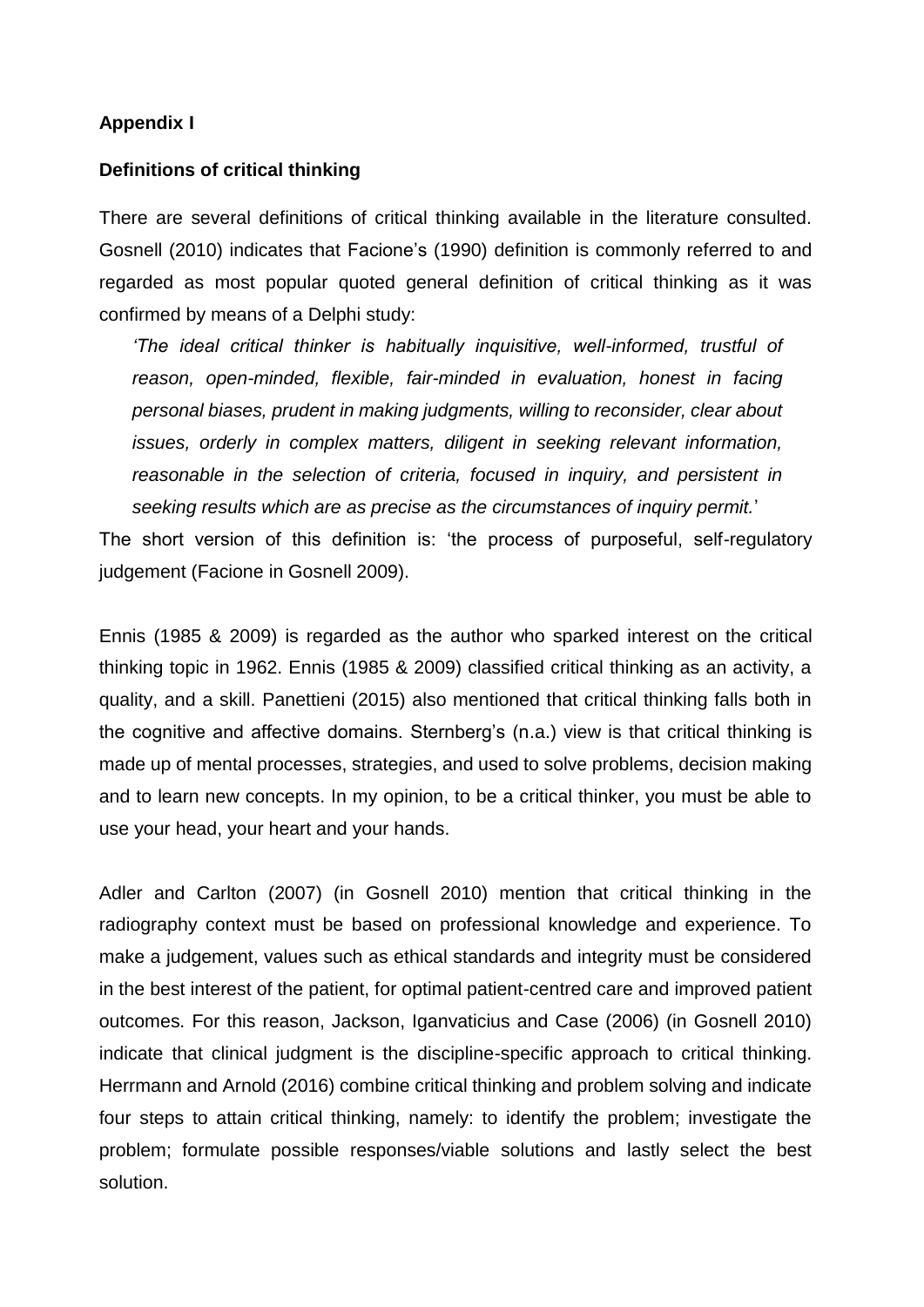The cognitive skills identified are interpret, analyse, evaluate, infer, explain and selfregulate. In the affective domain, a practitioner must be inquisitive, open-minded, systematic, analytic, truth-seeking, self-confident and mature.

The following definitions of critical thinking are related to the radiography context:

Ennis (1985 & 2009) defines the concept as: 'Critical thinking is reflective and reasonable thinking that is focused on deciding what to believe or do'. Ennis (1985) classifies critical thinking as a practical activity; a disposition and a skill.

Sternberg's (n.a.) definition is: 'Critical thinking comprises the mental processes, strategies and representations people use to solve problems, make decisions and learn new concepts'.

Herrmann and Arnold (2016) 'critical thinking is a reflective decision-making process that is necessary because every patient presents a new situation or challenge.' When the action is performed based on theory (professional knowledge) and experience it is regarded as critical thinking. This must be accompanied by professional judgement, ethical standards and integrity. These authors regard analyses, evaluation, critique and create as the elements of critical thinking.

Scriven and Paul (1996). 'Critical thinking is, very simply stated, the ability to analyse and evaluate information'.

The working definition to support critical thinking and the taxonomy in this project is: *A self-regulated radiographer/radiography student must apply professional knowledge (cognitive domain), clinical experience (skills) and ethical standards (affective domain) to interpret, analyse, evaluate, explain and judge concepts and information for improved patient-centred care and outcomes.*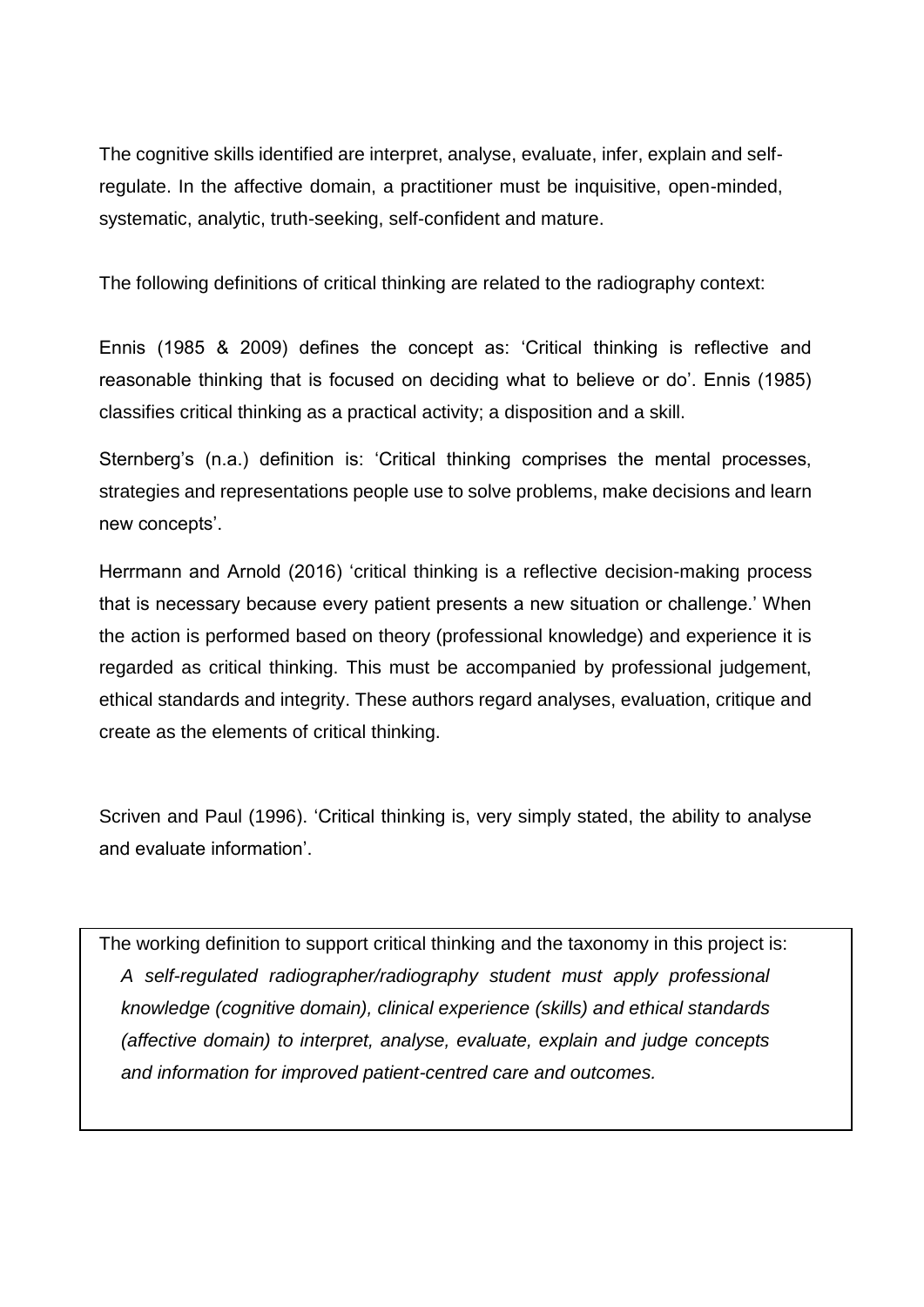#### **References**

- Adler A M. & Carlton RR. 2007. Introduction to radiologic sciences and patient care  $(4<sup>th</sup>)$ ed.). St. Louis, Missouri: Elsevier.
- [Ennis](file:///C:/ennis) RH. 1985. A logical basis for measuring critical thinking skills Educational Leadership p 44 to 48.
- Ennis RH. 2009. Critical thinking assessment. Theory into practice vol 32 issue 3.
- Facione, PA. 1990. Critical thinking: A statement of expert consensus for purposes of educational assessment and instruction. Washington, DC: American Philosophical Association.
- Gosnell S. 2010. Teaching and Assessing Critical Thinking In Radiologic Technology Students. D Ed dissertation. University of Central Florida.
- Herrmann T. & Arnold A. 2016. Critical-Thinking and Problem-Solving Strategies Chapter 4. Radiology Key available from Radiology Key available from https://radiologykey.com/critical-thinking-and-problem-solying-strategies/.
- Panettieni RC. 2015. Can critical thinking skills be taught? Radiologic Technology Vol 86 no 6 p 686.
- Pieterse T, Lawrence H. & Friedrich-Nel H. 2016. Critical thinking ability of 3<sup>rd</sup> year radiography students. Health SA Gesondheid 21(1):381-390.
- Scriven M., & Paul R. 1996. Defining critical thinking: A draft statement for the National Council for Excellence in Critical Thinking. Retrieved from <http://www.criticalthinking.org/University/univlibrary/library.nclk>
- Sternberg RJ. n.a. Critical Thinking: Its Mature, Measurement, and Improvement. National Inst. of Education. Washington p 1-34.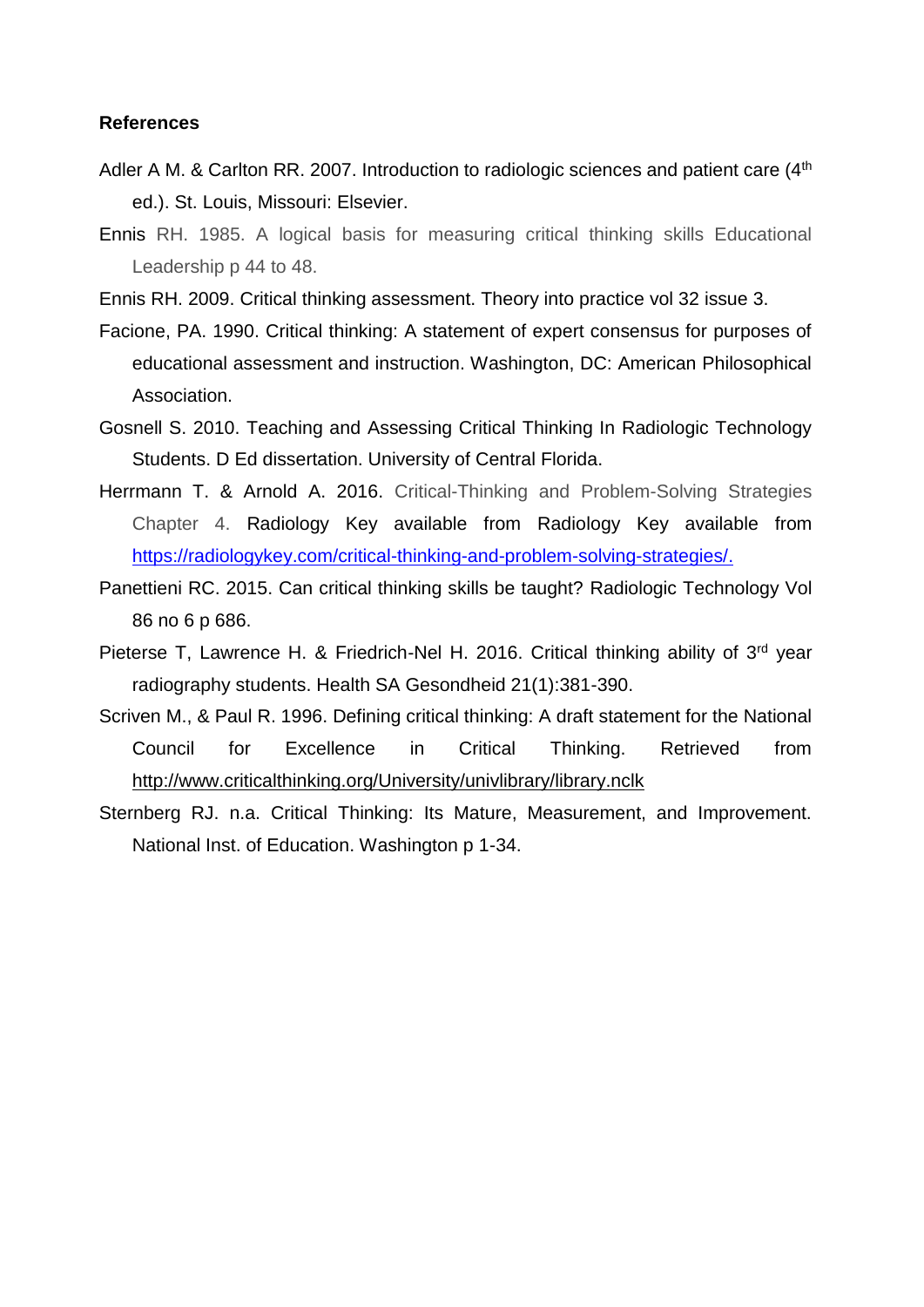#### **Appendix II**

### **The critical thinking taxonomy framework for radiography**

- Beyer (1988) proposed a framework for thinking skills on five levels. On level one is information processing, level two has problem solving, involving the lower levels on Blooms taxonomy and a four-step problem solving method. On level three he presents critical thinking. This links to the questioning of factual accuracy and credibility of information or a source. On level four information processing is depicted with the action verbs analyse, evaluate and create. This links to levels four to six of the Blooms taxonomy. The last level, level five entails decision-making strategies, to identify options, evaluate and choose the best. Levels three to five were used in the taxonomy.
- The SOLO (Biggs n.a) presents five levels of understanding. At the higher levels are multistructural (indicates competence), the relational and extended abstract levels (agree with the higher cognitive levels on the Bloom's taxonomy).
- Imrie (1995) indicates that for critical thinking, principles (knowledge), skills (competence) and creativity (non-routine methods) are required to solve problems. This author adapted the Bloom's taxonomy and proposed the 'RECAP taxonomy' with tier one referring to recall, comprehension and application and tier two problem solving skills – analyse, evaluate and create.
- The most often referred to taxonomy is that of Bloom (1956). This taxonomy was revised (Krathwohl 2002) and now includes the knowledge (noun) dimension with four categories and the cognitive (verb) dimension with six categories. With this revision, learning objectives are represented in two dimensions to include metacognition and self-regulated learning in the affective domain.
- Gamble (2009) refers to applied competence at three levels, namely practical (the ability to perform), foundational (understand what to do and why), and reflexive competence (integrate and connect, learn from actions and adapt to changes and unfamiliar circumstances). This author also presents the cognitive demand on three levels, namely the factual recall (simple and medium), understanding of principles (simple, medium and challenging) and lastly problem solving (simple, medium and challenging).
- Miller's (1990) pyramid is applicable to clinical competence. It depicts knowledge (knows) in the base of the pyramid), followed by competence (knows how), performance (shows) and action (does) in the apex.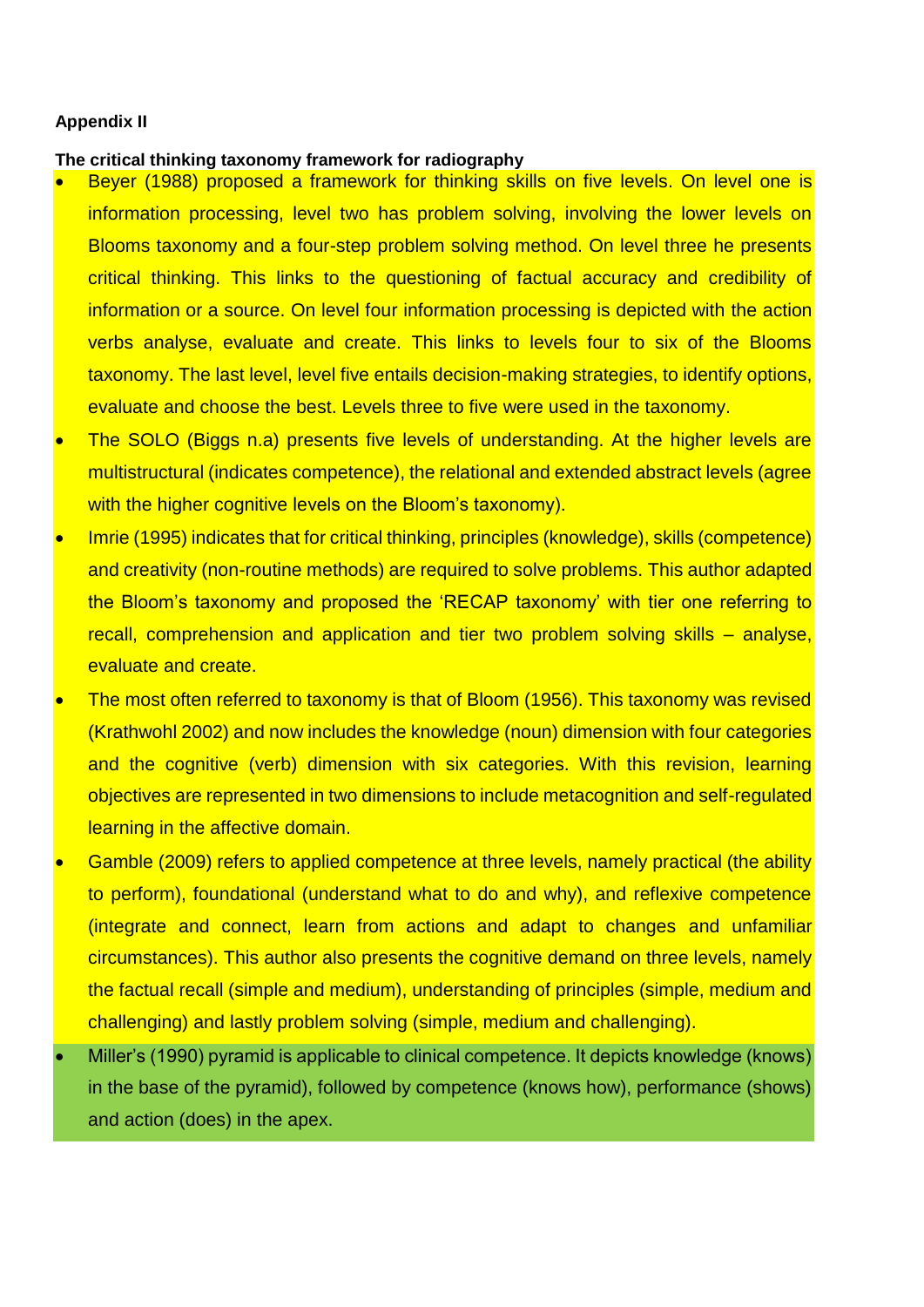The taxonomy presented by Krathwohl et al (1964) is applicable to the affective domain and metacognition. The action verbs value, organise and characterise are linked to this level.

In Table 1, the above information was summarised and linked to the working definition of critical thinking (Appendix I):and mapped in a taxonomy adapted from Potter and Kustra (2012)

*A self-regulated radiographer/radiography student must apply professional knowledge<sup>1</sup> , clinical experience<sup>2</sup> and ethical standards<sup>3</sup> to interpret, analyse, evaluate, explain and judge concepts and information for improved patient-centred care and outcomes.*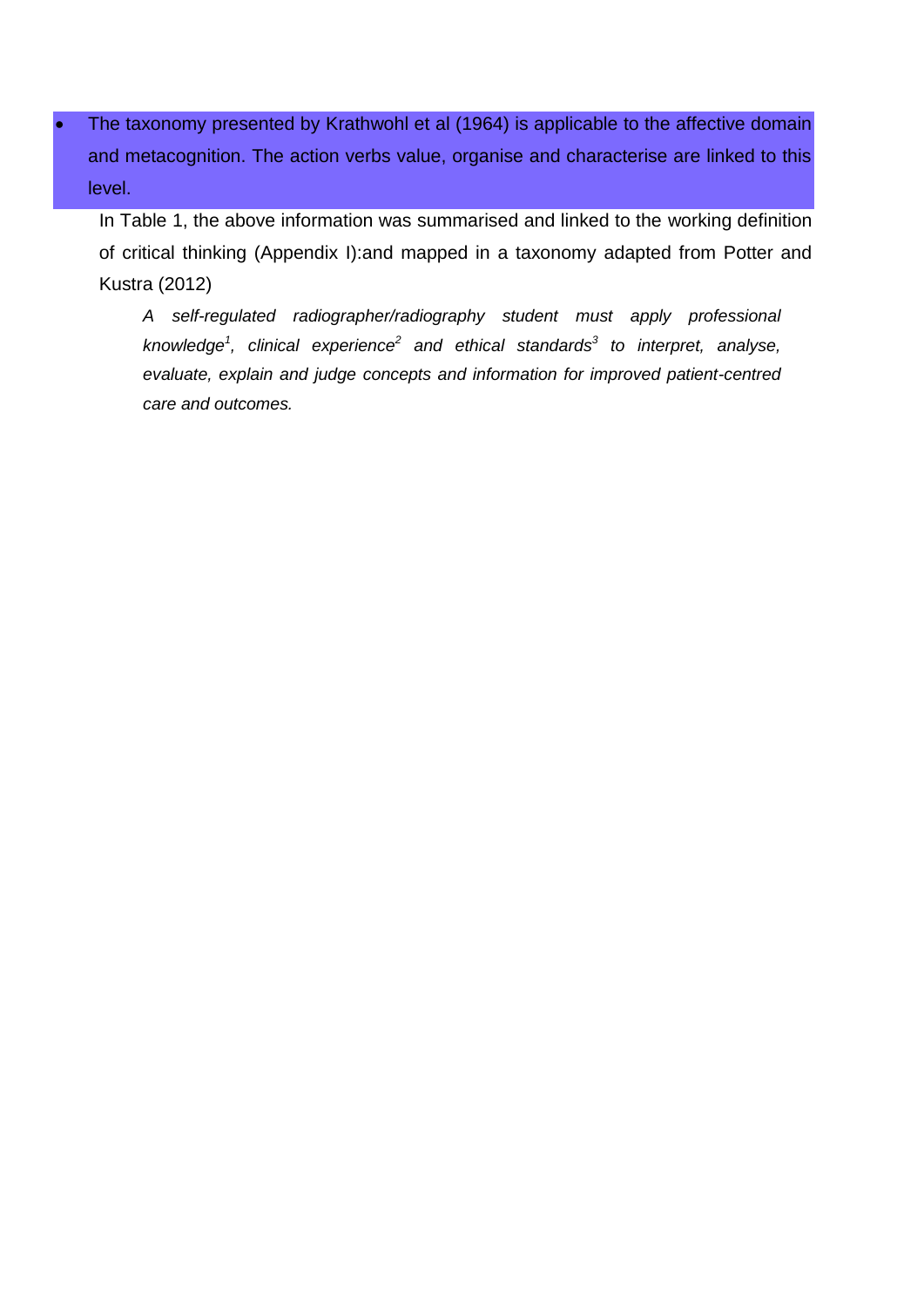| $\alpha$ and $\alpha$ reason only traditional for chacar trilling (duapted from Fotter and Kustla 2012)<br><b>Cognitive domain</b> |                                                                                                                                                        |                                                                                                                                                                                 |                                                                                             | $\mathbf{2}$<br><b>Clinical</b>                                                                   | 3<br>Meta-                                                | $\overline{\mathbf{4}}$<br><b>TLA</b>                                                                                                                               |                                                                                                                                                                                                                                                                                                                        |
|------------------------------------------------------------------------------------------------------------------------------------|--------------------------------------------------------------------------------------------------------------------------------------------------------|---------------------------------------------------------------------------------------------------------------------------------------------------------------------------------|---------------------------------------------------------------------------------------------|---------------------------------------------------------------------------------------------------|-----------------------------------------------------------|---------------------------------------------------------------------------------------------------------------------------------------------------------------------|------------------------------------------------------------------------------------------------------------------------------------------------------------------------------------------------------------------------------------------------------------------------------------------------------------------------|
| <b>Beyer 1988</b>                                                                                                                  | <b>SOLO</b><br><b>Biggs</b><br>n.a.                                                                                                                    | <b>Revised</b><br><b>Bloom</b><br><b>Knowledge</b><br>dimension<br><b>Krathwohl</b><br>2002                                                                                     | <b>Revised</b><br><b>Bloom</b><br><b>Cognitive</b><br>dimension<br><b>Krathwohl</b><br>2002 | <b>Gamble</b><br>2009                                                                             | <b>skills</b><br>Miller 1990                              | cognition<br><b>Krathwohl</b><br>et al 1964                                                                                                                         | <b>Activities</b>                                                                                                                                                                                                                                                                                                      |
| <b>Critical</b><br>thinking<br><b>Information</b><br>processing<br>Analyse<br><b>Evaluate</b><br><b>Create</b>                     | <b>Relationa</b><br><b>I</b> Students<br>learn to<br>integrate<br>several<br>different<br>aspects<br>into a<br>structure                               | <b>Procedural</b><br>knowledge<br><b>Subject</b><br>specific skills<br><b>Subject</b><br>specific<br>methods and<br>techniques<br><b>Criteria to</b><br>decide on<br>procedures | <b>Analyse</b><br><b>Evaluate</b>                                                           | <b>Understand</b><br>ing of<br>principles<br><b>Simple</b><br><b>Medium</b><br><b>Challenging</b> | Knowledge<br>(knows)<br>Compe-<br>tence<br>(knows<br>how) | <b>Value</b><br><b>Justify</b><br>Respect<br>Persuade<br><b>Believe</b>                                                                                             | $\bullet$ Case<br>studies,<br>simulations<br>• Concept<br>maps<br>• Research<br>projects<br>• Reflective<br>journals<br>• Student<br>seminars<br>and<br>debates<br>• Problem-<br><b>Based</b><br>Learning<br>and Inquiry<br>Learning                                                                                   |
| Decision-<br>making                                                                                                                | <b>Extended</b><br><b>Abstract</b><br><b>Students</b><br>can<br>generalis<br>e what<br>they learn<br>into a new<br>area of<br>knowledg<br>$\mathbf{e}$ | Meta-<br>cognitive<br><b>Knowledge</b><br><b>Strategic</b><br>knowledge<br><b>Contextual</b><br>and<br>conditional<br>knowledge<br>Self-<br>knowledge                           | <b>Create</b>                                                                               | <b>Problem</b><br>solving<br><b>Simple</b><br><b>Medium</b><br><b>Challenging</b>                 | Perfor-<br>mance<br>(shows)<br>Action<br>(does)           | • Organise<br><b>Examine</b><br>Clarify<br><b>Create</b><br>Integrate<br>• Charac-<br>terise<br>Internalise<br><b>Review</b><br>Conclude<br><b>Resolve</b><br>Judge | $\bullet$ Self-<br>directed<br>projects<br>• application,<br>argumentat<br>ion,<br>evaluation<br>$\bullet$ Case<br>studies<br>• reflection,<br>argumentat<br>ion,<br>evaluation,<br>forecasting<br>• Develop a<br>theory or<br>model<br>• Problem<br><b>Based</b><br>Learning<br>and Inquiry<br>learning<br>• Teaching |

Table 1 Taxonomy framework for critical thinking (adapted from Potter and Kustra 2012)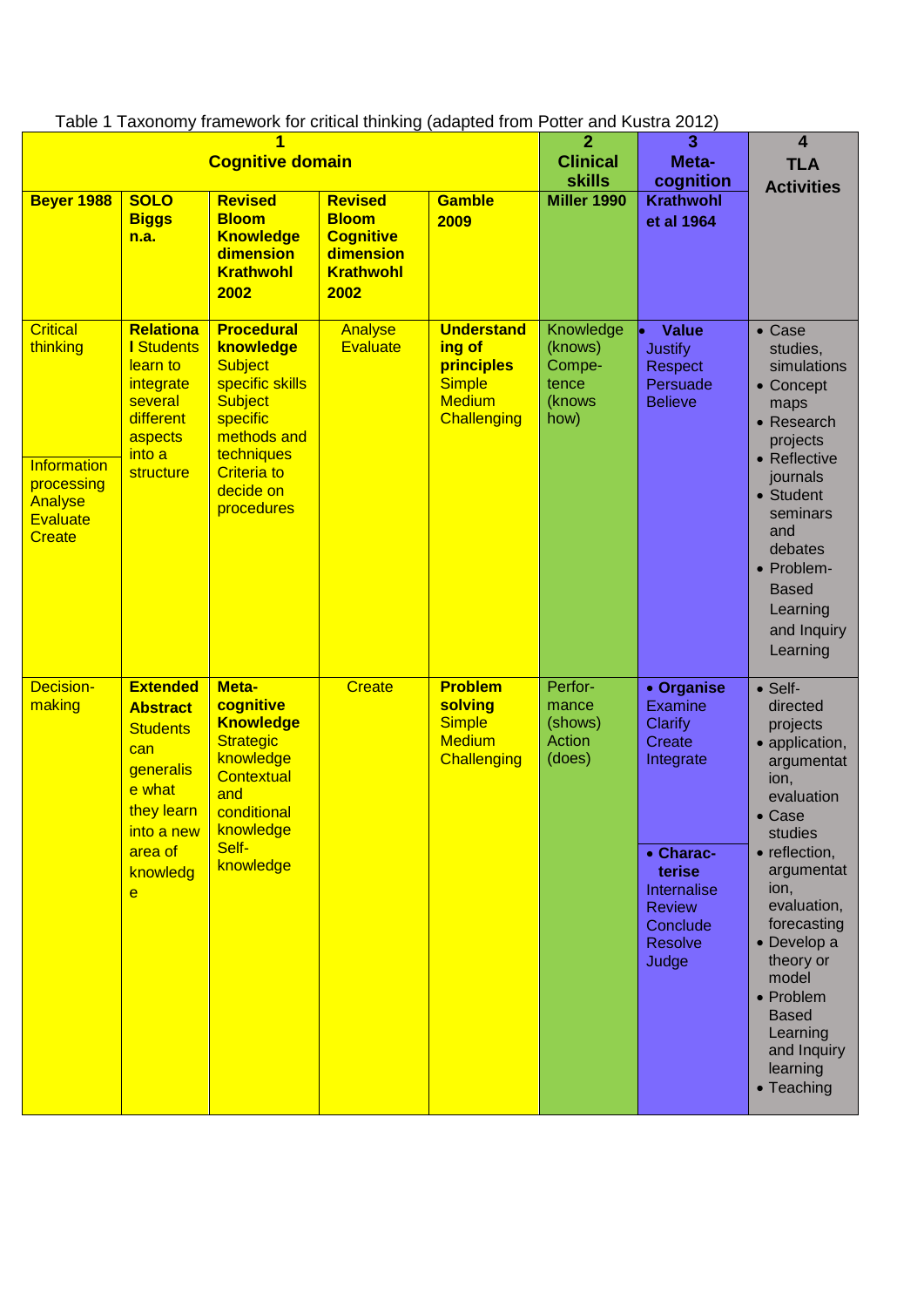In Table 2 the taxonomy framework for radiography is presented. The different colours depict the three domains: the cognitive domain<sup>1</sup> (yellow, refers to intellect); competence domain<sup>2</sup> (green, refers to creativity, safety, growth and practical) and the meta-cognitive domain<sup>3</sup> (indigo, refers to professionalism, trust and wisdom). In the last column, the teaching and assessment activities are presented.

Important principles are to integrate critical thinking in the curriculum and to apply constructive alignment to scaffold critical thinking. A programme approach is necessary. Use the taxonomy framework (Table 2) to benchmark the teaching, learning and assessment activities. Table 3 captures the skills developed through critical thinking.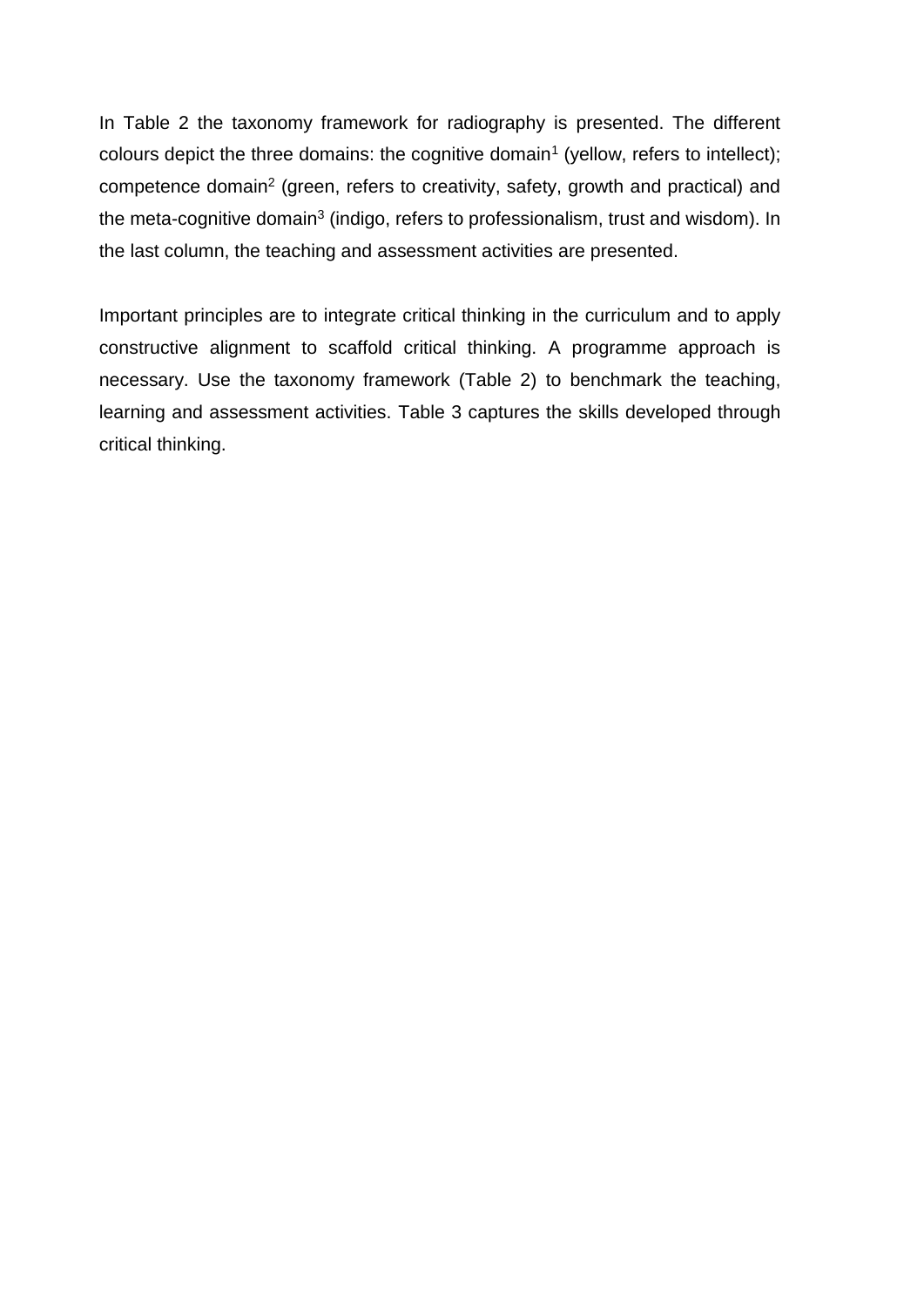Table 2 Taxonomy framework for critical thinking in radiography

|                              |            |                                                                                                                                                                                                                                                                                                                                                                                                                                                                       | namonomo, or onloan ammang<br>                   | 3                                                                                                                                                                                                                                                                            | 4                                                                                                                                                                                                                                                                                                                                                   |
|------------------------------|------------|-----------------------------------------------------------------------------------------------------------------------------------------------------------------------------------------------------------------------------------------------------------------------------------------------------------------------------------------------------------------------------------------------------------------------------------------------------------------------|--------------------------------------------------|------------------------------------------------------------------------------------------------------------------------------------------------------------------------------------------------------------------------------------------------------------------------------|-----------------------------------------------------------------------------------------------------------------------------------------------------------------------------------------------------------------------------------------------------------------------------------------------------------------------------------------------------|
|                              |            | <b>Cognitive domain</b>                                                                                                                                                                                                                                                                                                                                                                                                                                               | <b>Clinical skills</b>                           | <b>Metacognition</b>                                                                                                                                                                                                                                                         | <b>TLA activities</b>                                                                                                                                                                                                                                                                                                                               |
| <b>Relational level 3</b>    |            | <b>Procedural</b><br>knowledge<br>Subject specific<br><b>skills</b><br><b>Subject specific</b><br>$\bullet$<br>methods<br><b>Subject specific</b><br>$\bullet$<br>techniques<br>Criteria to decide on<br>$\bullet$<br>procedures<br><b>Process information:</b><br>Analyse<br>$\bullet$<br><b>Evaluate</b><br>$\bullet$<br>Integrate several<br>different aspects<br>into a structure<br><b>Understand</b><br>principles<br><b>Medium &amp;</b><br>challenging levels | <b>Perform (shows how)</b>                       | <b>Metacognitive</b><br>knowledge<br><b>Strategic</b><br>knowledge<br><b>Contextual and</b><br>conditional<br>knowledge<br>Self-knowledge<br>$\bullet$<br>Self-awareness                                                                                                     | Case studies<br>$\bullet$<br>Simulation<br>Role play<br>Concept maps<br>Research project<br>Reflective journal<br><b>Student seminars</b><br>and debates<br>Socratic questioning<br>Problem-based<br>learning and Inquiry<br>learning<br>Work-place learning                                                                                        |
| abstract level 4<br>Extended |            | <b>Extended Abstract</b><br><b>Students can</b><br>generalise what<br>they learn into a<br>new area of<br>knowledge<br><b>Process information:</b><br><b>Create</b><br>$\bullet$<br><b>Decision-making</b><br><b>Solve problems</b><br>Medium &<br><b>Challenging levels</b>                                                                                                                                                                                          | <b>Action (does)</b>                             | <b>Value</b><br><b>Justify</b><br><b>Respect</b><br>Persuade<br><b>Believe</b><br><b>Organise</b><br>Examine<br>Clarify<br>Create<br>Integrate<br><b>Characterise</b><br>Internalise<br>$\bullet$<br><b>Review</b><br>$\bullet$<br>Conclude<br>$\bullet$<br>Resolve<br>Judge | • Self-directed projects<br>• Application of<br>principles<br>• Argumentation<br>• Evaluation<br>• Case studies<br>• Reflection<br>• Reflective practice<br>• Reflection-in-action<br>• Debriefing<br>• Forecasting<br>• Develop a theory or<br>model<br>• Problem Based<br>Learning and Inquiry<br>learning<br>• Work-place learning<br>• Teaching |
|                              | Colour key | <b>Yellow - cognitive,</b><br><i>intellect</i>                                                                                                                                                                                                                                                                                                                                                                                                                        | Green - creativity,<br>growth, safety, practical | Blue - professionalism,<br>trust, wisdom                                                                                                                                                                                                                                     | $TLA = Teaching,$<br>learning and<br>assessment activities                                                                                                                                                                                                                                                                                          |
|                              |            |                                                                                                                                                                                                                                                                                                                                                                                                                                                                       |                                                  |                                                                                                                                                                                                                                                                              |                                                                                                                                                                                                                                                                                                                                                     |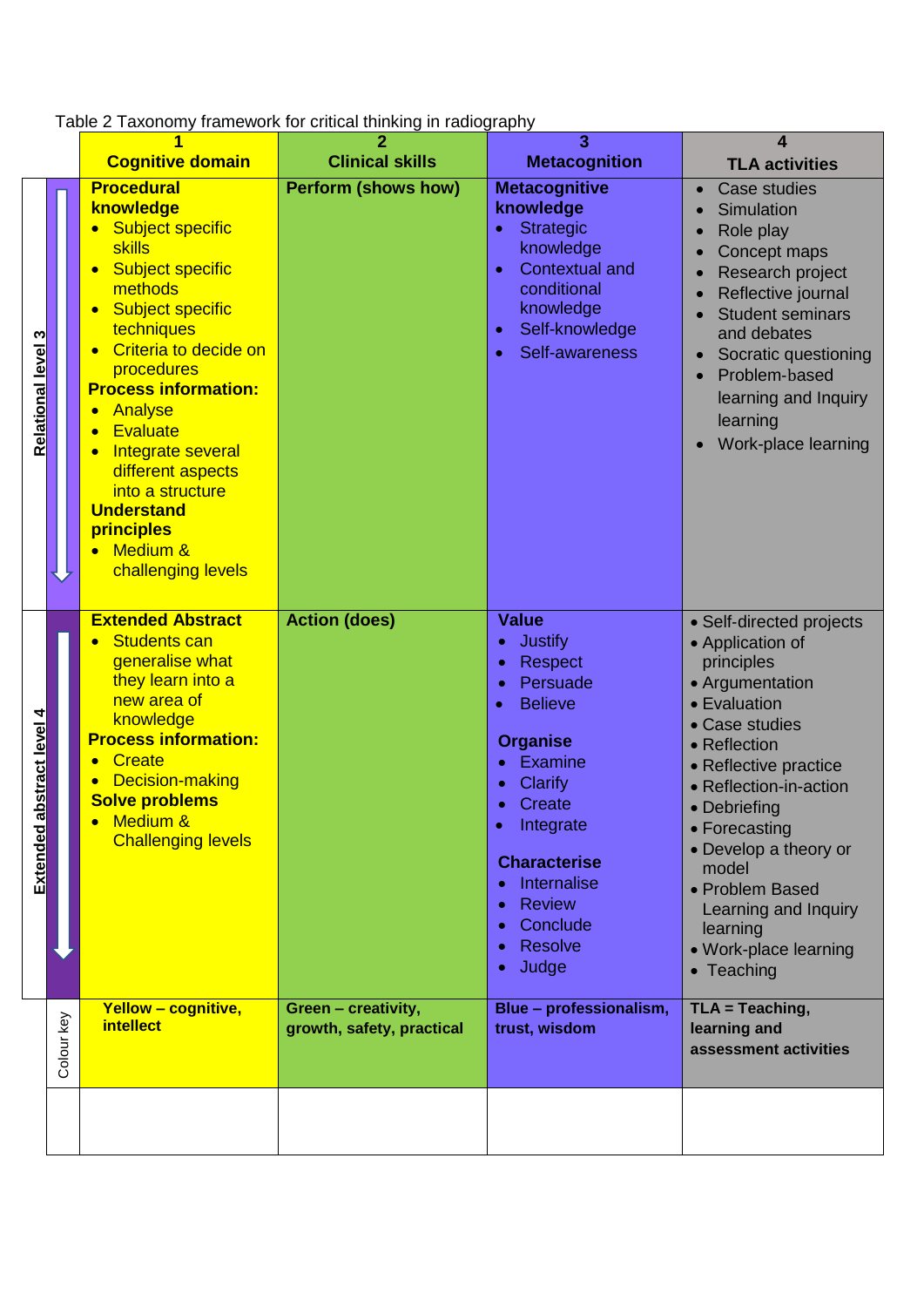Table 3 Skills and values developed through critical thinking (Adapted from Castle 2009)

| <b>Component</b>             | <b>Explanation</b>                                                                                                                                           | <b>Example</b>                                                |
|------------------------------|--------------------------------------------------------------------------------------------------------------------------------------------------------------|---------------------------------------------------------------|
| <b>Skills</b>                |                                                                                                                                                              |                                                               |
| Process information          | Inquisitively seek knowledge, truth<br>and understanding<br>Identify and search relevant source<br>for evidence, facts or knowledge<br>and gather data       | Topic related literature<br>search<br>Evidence-based learning |
| Knowledge transfer           | Change from one concept to<br>another                                                                                                                        | Radiation safety principles                                   |
| Analyse                      | Break a whole into parts to discovel<br>components, function and<br>relationships<br>Value focussed, systematic and<br>comprehensive approaches to<br>issues | X-ray tube design and<br>operation                            |
| Evaluate                     | Read the evidence and clarify<br>issues<br>Make judgements and draw<br>conclusions based on evidence                                                         | Journal article                                               |
| <b>Reflect</b>               | Contemplate own thinking and<br>assumptions to allow for a deeper<br>understanding                                                                           | Reflective diary in clinical<br>practice<br>Imaging protocols |
| Create                       | Generate, discover or re-structure<br>ideas and propose alternatives                                                                                         | Perform a SWOT analysis                                       |
| Classify<br>(Make decisions) | Identify inconsistencies<br>Distinguish relevant from irrelevant<br>Recognise differences and<br>similarities                                                | Compare journal articles<br>on the same topic                 |
| Problem solving              | Predict/anticipate potential<br>outcomes and consequences                                                                                                    | <b>Clinical case studies</b>                                  |
| <b>Values</b>                |                                                                                                                                                              |                                                               |
| Put into context             | Consider the background and<br>influences relevant to an issue                                                                                               | <b>Health inequalities</b>                                    |
| Persevere                    | Pursue a module to overcome<br>barriers                                                                                                                      | Research project<br>Oral presentations                        |
| Flexible                     | Adapt, modify or change ideas and<br>behaviours                                                                                                              | <b>Clinical assessments</b>                                   |
| Open-minded                  | Accommodate divergent views<br>Identify own bias/prejudice                                                                                                   | Imaging technologies                                          |
| Confidence                   | Develop effective communication<br>style and reasoning skills                                                                                                | <b>Communication skills</b><br>Image interpretation skills    |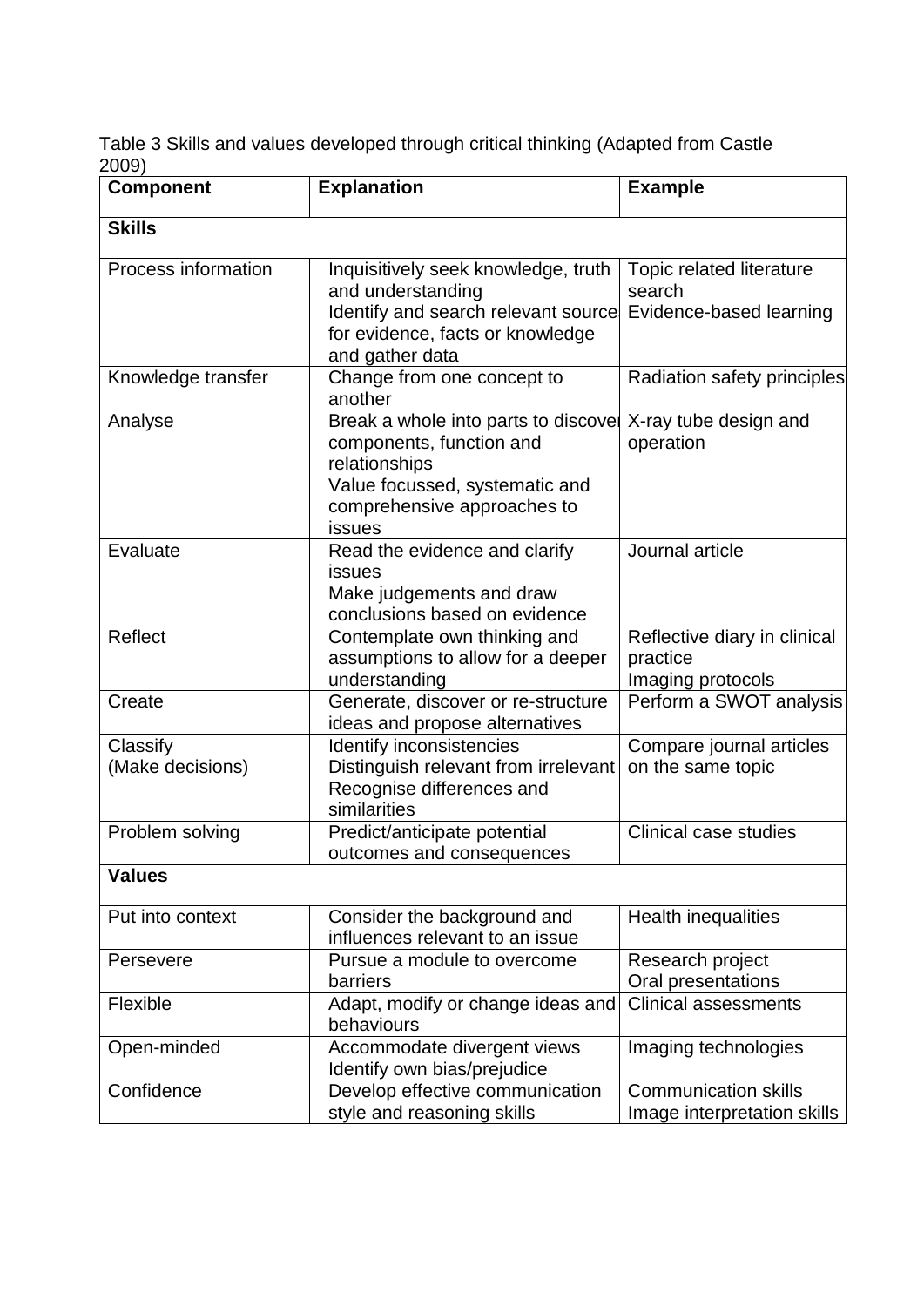# **Where to start implementing critical thinking and using the taxonomy framework:**

- Critical thinking is associated with curriculum integration. Decide which aspects of critical thinking you need to focus on in the programme.
- Identify one aspect of critical thinking to teach and assess.
- Use assignments and clinical case studies for this purpose.

The five-step model to facilitate critical thinking (Duron et al 2006)

- 1. determine the learning outcomes with the relevant action verbs.
- 2. teaching takes place through questioning.
- 3. practice through active learning
- 4. review, refine, improve by monitoring class activities and obtaining feedback from students while they learn to monitor their own learning.
- 5. provide feedback and assessment of learning.

The cycle continues by implementing step one again.

## References

- Beyer BK. 1988. Developing a scope and sequence for thinking skills instruction. Educational Leadership p26-30
- Biggs JB. n.d. Bigg's structure of observed learning outcome (SOLO) taxonomy. Teaching and Educational Development Institute, University of Queensland.
- Castle A. 2009. Defining and assessing critical thinking skills for student radiographers. Radiography.  $15:70 - 76$ .
- Duron R, Limbach B. & Waugh W. 2006. Critical Thinking Framework For Any Discipline. International Journal of Teaching and Learning in Higher Education. Vol 17, No 2, 160 to 166. www.ijtlhe.
- Gamble J. 2009 The relation between knowledge and practice in curriculum and assessment. University of Cape Town. (This paper is a revised version of a concept paper prepared for Umalusi in 2009. https://www.umalusi.org.za/docs/research/2009/jgamble.pdf.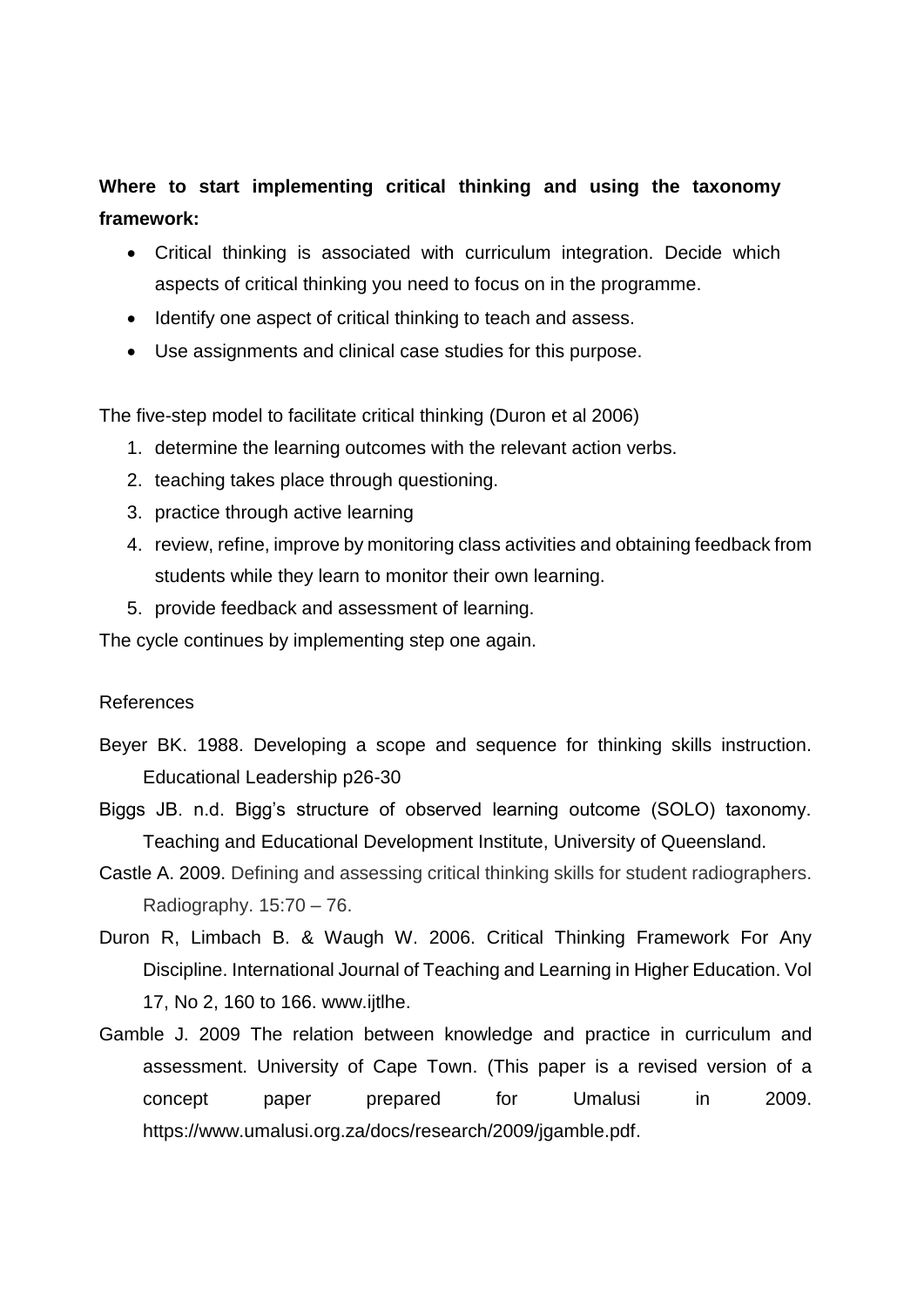- Imrie BW. 1995. Assessment for Learning: quality and taxonomies, Assessment & Evaluation in Higher Education, 20:2, 175-189, Available from https://doi.org/10.1080/02602939508565719.
- Krathwohl DR. 2002. A Revision of Bloom's Taxonomy: An Overview, Theory Into Practice, 41:4, 212-218, DOI: 10.1207/s15430421tip4104\_2. Accessed on 6 February 2018.
- Krathwohl DR., Bloom, B.S. and Masia, B. B. 1964.*Taxonomy of educational objectives, Book II. Affective domain.* New York: David McKay Company Inc. <https://thesecondprinciple.com/instructional-design/threedomainsoflearning/>
- Miller GE. 1990. The assessment of clinical skills/competence/performance. Acad Med 65(9): s63-s67.
- Potter MK, & Kustra E. 2012. A primer on learning outcomes and the SOLO taxonomy. Course design for constructive alignment. Centre for Teaching and Learning, University of Windsor.  $1 - 22$ .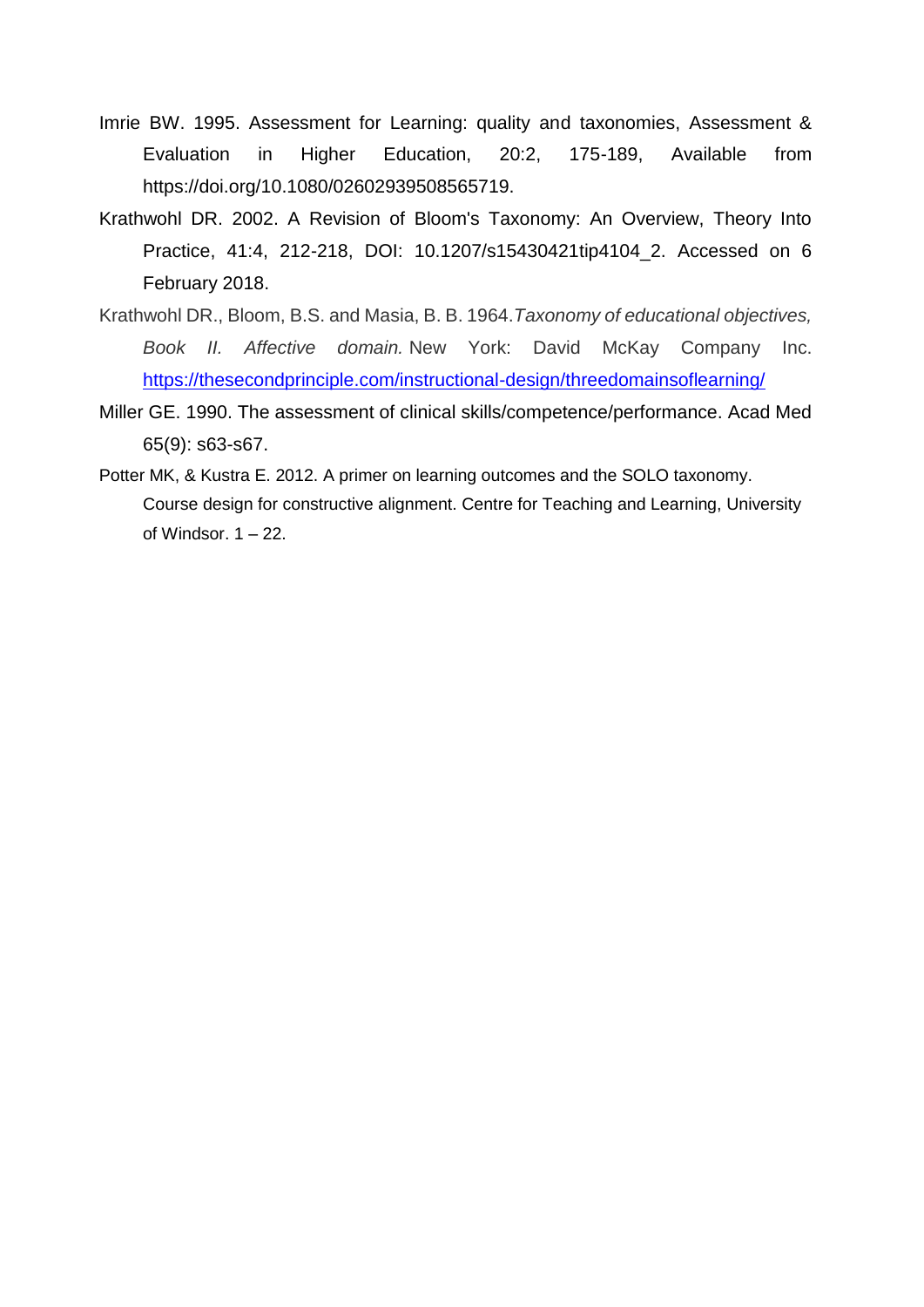# **Appendix III A summary of the process and literature to compile the taxonomy framework in radiography**

A qualitative review and analysis of relevant literature was used to compile a taxonomy framework for critical thinking. Denscombe (2007) supports the analysis of literature because of the availability in the public domain (Denscombe 2007). An in-depth investigation of the specific literature was used to address the questions and propose a taxonomy framework (Hammarberg, Kirkman & De Lacey 2016).

A literature search was done using various search engines and the key words for the search were: critical thinking in radiography'; 'taxonomies'; 'taxonomy for critical thinking'. Purposive sampling was then used to select relevant resources. Thereafter content analysis of the selected documents was done to extract the information guided by the questions (Hammarberg et al 2016). Denscombe (2007) warns that documents should not be accepted at face value without a critical analysis of the authenticity, credibility and trustworthiness of the material.

### **Credibility and Trustworthiness**

To confirm trustworthiness, the researcher verified the credibility, transferability, confirmability, dependability, validity and reliability of the taxonomy framework (Cresswell 2009). To ensure credibility, triangulation was applied. This means that more than one resource was used to confirm the same information. To address transferability, the researcher asked the question if the findings are transferable to other contexts. To exclude researcher bias and increase transparency, the evidence collected is displayed as an audit trail which addressed the confirmability. In addition, the researcher provided the guidelines and steps followed to address the question 'how repeatable is the study' and confirm dependability (Cresswell 2009).

#### **Process**

In this section the outcomes of the search for information is provided to indicate the selection of resources used to answer the questions (Figure 1 and Appendix I). The literature search yielded twenty-nine resources dated between 1964 and 2016, of which eight were excluded. Four questions guided the information search and presentation if the information. Although some authors question if critical thinking can be taught and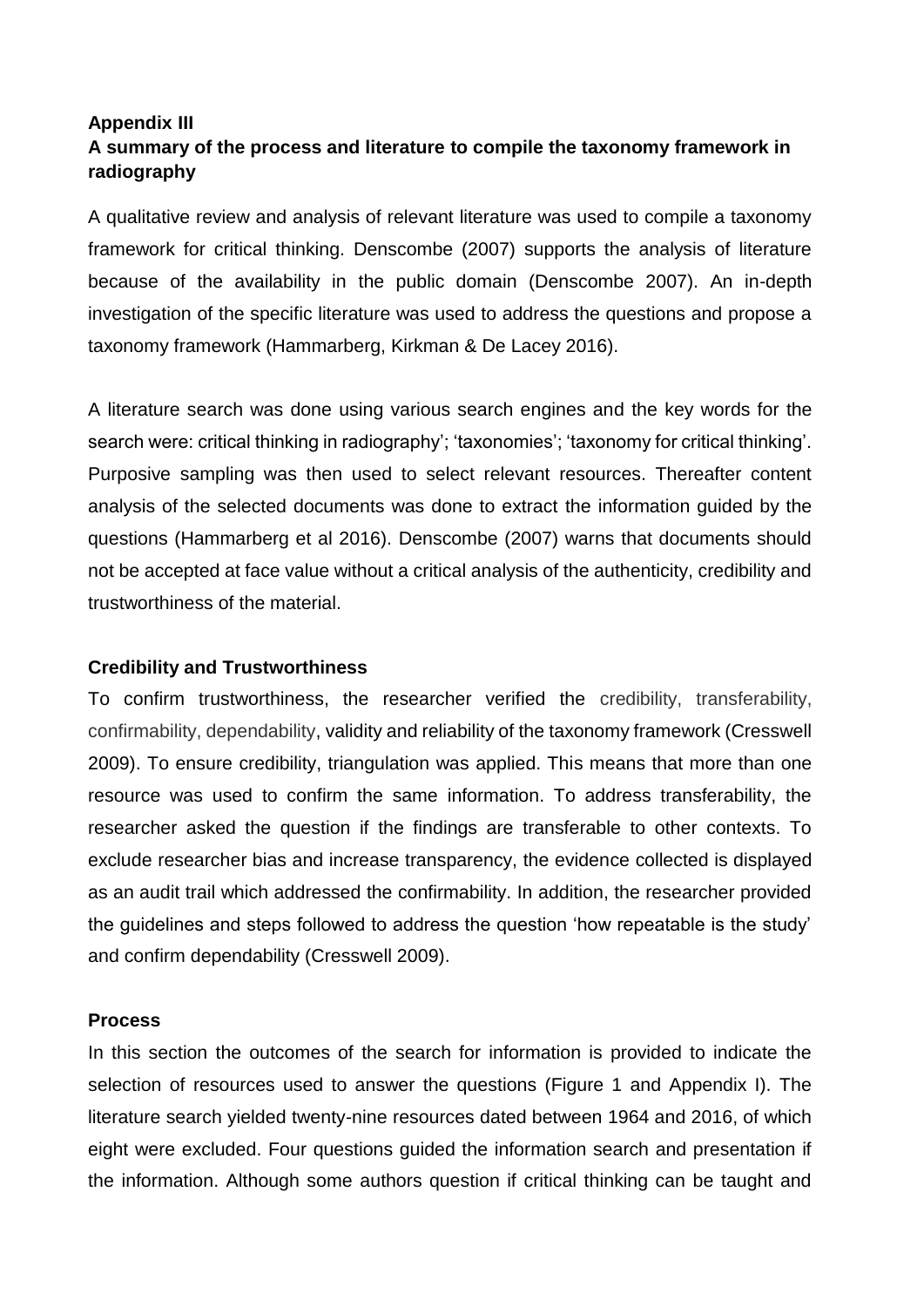assess, others propose a variety of student-centred teaching and assessment methods to encourage metacognition and reflection-in-action.



Figure 1 Flowchart of inclusion and exclusion of resources

# **The quality and credibility of the resources identified**

The literature resources identified date between 1964 and 2016. Two resources are dated 2016, one from 2015 and one from 2012. This situation indicates a gap in the available published information on this topic. Two of the resources are doctoral studies completed at universities in the US. The affiliations of the authors of the articles indicate that they are authorities on the topic. This supports the quality of the information used to complete the project.

| <b>Source</b>                                        | Kind of resource          | <b>Concepts for critical</b><br>thinking | <b>Teaching methods</b><br>for critical thinking<br>and problem<br>solving |
|------------------------------------------------------|---------------------------|------------------------------------------|----------------------------------------------------------------------------|
| <b>Stadt R, Ruhland S</b>                            | Abstract only             |                                          |                                                                            |
| 1995                                                 | <b>Search for article</b> |                                          |                                                                            |
| Critical Thinking abilities of radiologic technology |                           |                                          |                                                                            |
| students                                             |                           |                                          |                                                                            |
| 1Miller GE. 1990. The assessment of clinical         | Taxonomy for              |                                          |                                                                            |
| skills/competence/performance. Acad Med 65(9):       | competence                |                                          |                                                                            |
| s63-s67.                                             |                           |                                          |                                                                            |
| skills/competence/performance                        |                           |                                          |                                                                            |
| 2Krathwohl DR. 2002. A Revision of Bloom's           | Article                   | 2-D framework                            |                                                                            |
| Taxonomy: An Overview, Theory Into Practice,         | Taxonomy                  | (Taxonomy table)                         |                                                                            |
| $212 - 218$<br>DOI:<br>41:4,                         |                           | Knowledge levels -                       |                                                                            |
| 10.1207/s15430421tip4104_2. Accessed on 6            |                           | noun - subject matter                    |                                                                            |
| February 2018.                                       |                           | (facts, concepts,                        |                                                                            |
|                                                      |                           | procedures and                           |                                                                            |
|                                                      |                           | metacognition)                           |                                                                            |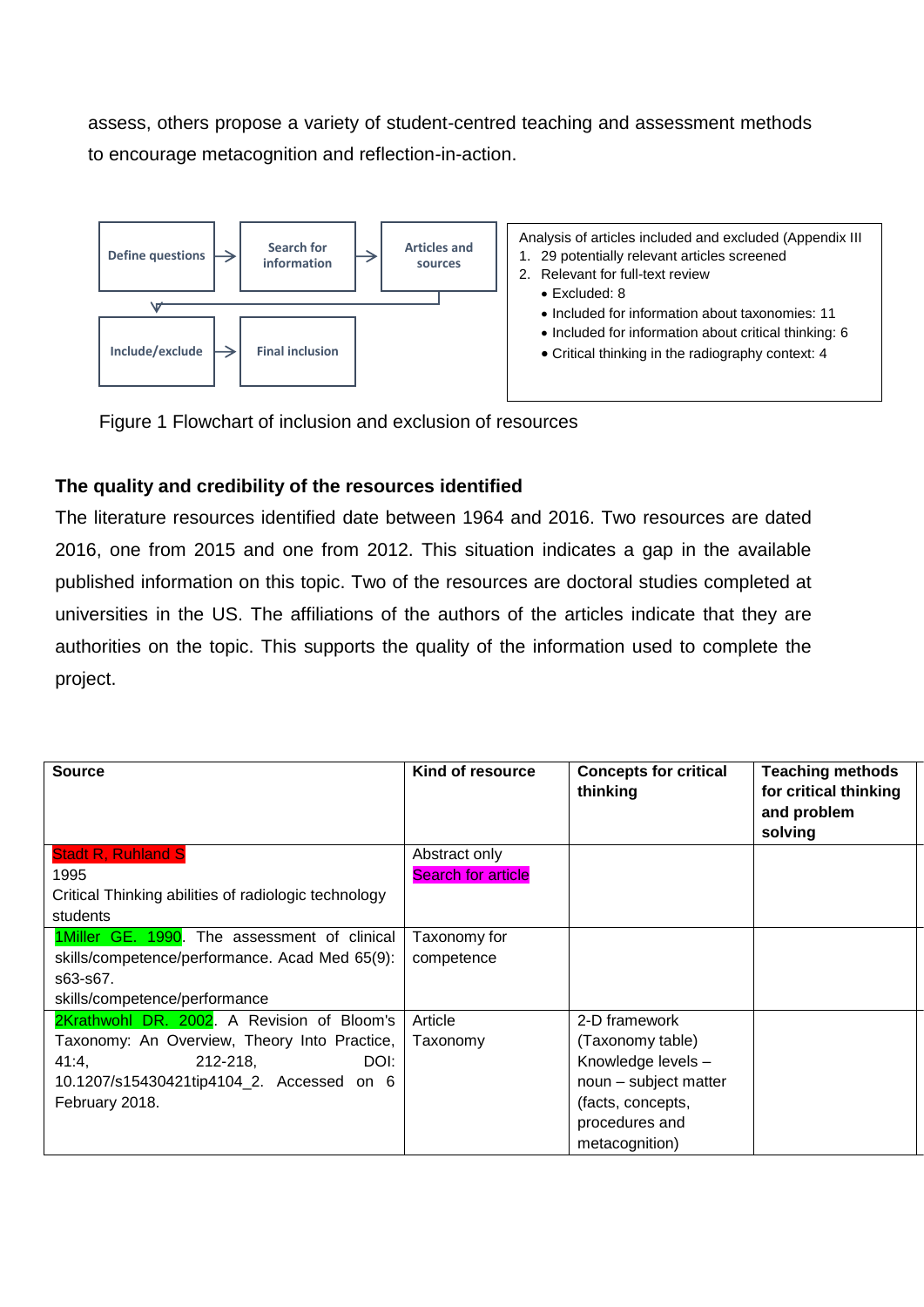| Cognitive levels = verb  |
|--------------------------|
| (remember, understand,   |
| apply, analyse, evaluate |
| and create               |
| Classify goals,          |
| objectives, standards,   |
| activities, assessment   |
| to provide an overview   |
| of the                   |
| unit/module/assessment   |
| Check alignment,         |
| missed opportunities,    |
| and guide                |
| improvements             |

| <b>Source</b>                                                                                                                                                                                                                                                                                | Kind of resource                                                                                                   | <b>Concepts for critical</b><br>thinking | <b>Teaching</b><br>methods for<br>critical thinking<br>and problem<br>solving |
|----------------------------------------------------------------------------------------------------------------------------------------------------------------------------------------------------------------------------------------------------------------------------------------------|--------------------------------------------------------------------------------------------------------------------|------------------------------------------|-------------------------------------------------------------------------------|
| Athanssiou N, Jeanne M, McNett CH 2003. Critical thinking<br>in the management classroom: Bloom's taxonomy as a<br>learning tool. Journal of Management Education Vol 27<br>Issue 5                                                                                                          | (no full text)                                                                                                     |                                          |                                                                               |
| Duan Y 2006 Selecting and applying taxonomies for<br>learning outcomes: A nursing perspective. Int Journal of<br>nursing education scholarship (no full text)                                                                                                                                | (no full text)                                                                                                     |                                          |                                                                               |
| 3Biggs JB. n.d. Bigg's structure of observed learning<br>outcome (SOLO) taxonomy. Teaching and Educational<br>Development Institute, University of Queensland.                                                                                                                               | Structure of<br>Learning Outcome<br>(SOLO) taxonomy<br>first compiled by<br><b>Biggs and Collis</b><br>1982<br>Ass |                                          |                                                                               |
| 4Gamble J. 2009<br>The relation between knowledge and practice<br>in curriculum and assessment<br>University of Cape Town<br>(This paper is a revised version of a concept paper<br>prepared for Umalusi in 2009.<br>https://www.umalusi.org.za/docs/research/2009/jgamble.pdf               | Taxonomy + types<br>of knowledge                                                                                   |                                          |                                                                               |
| 5Potter MK and Kustra E. 2012. A primer on learning<br>outcomes and the SOLO taxonomy. Course design for<br>constructive alignment. Centre for Teaching and Learning<br>Windsor.<br><b>University</b><br>of<br>http://www1.uwindsor.ca/ctl/system/files/PRIMER-on-<br>Learning-Outcomes.pdf. | Taxonomy                                                                                                           |                                          |                                                                               |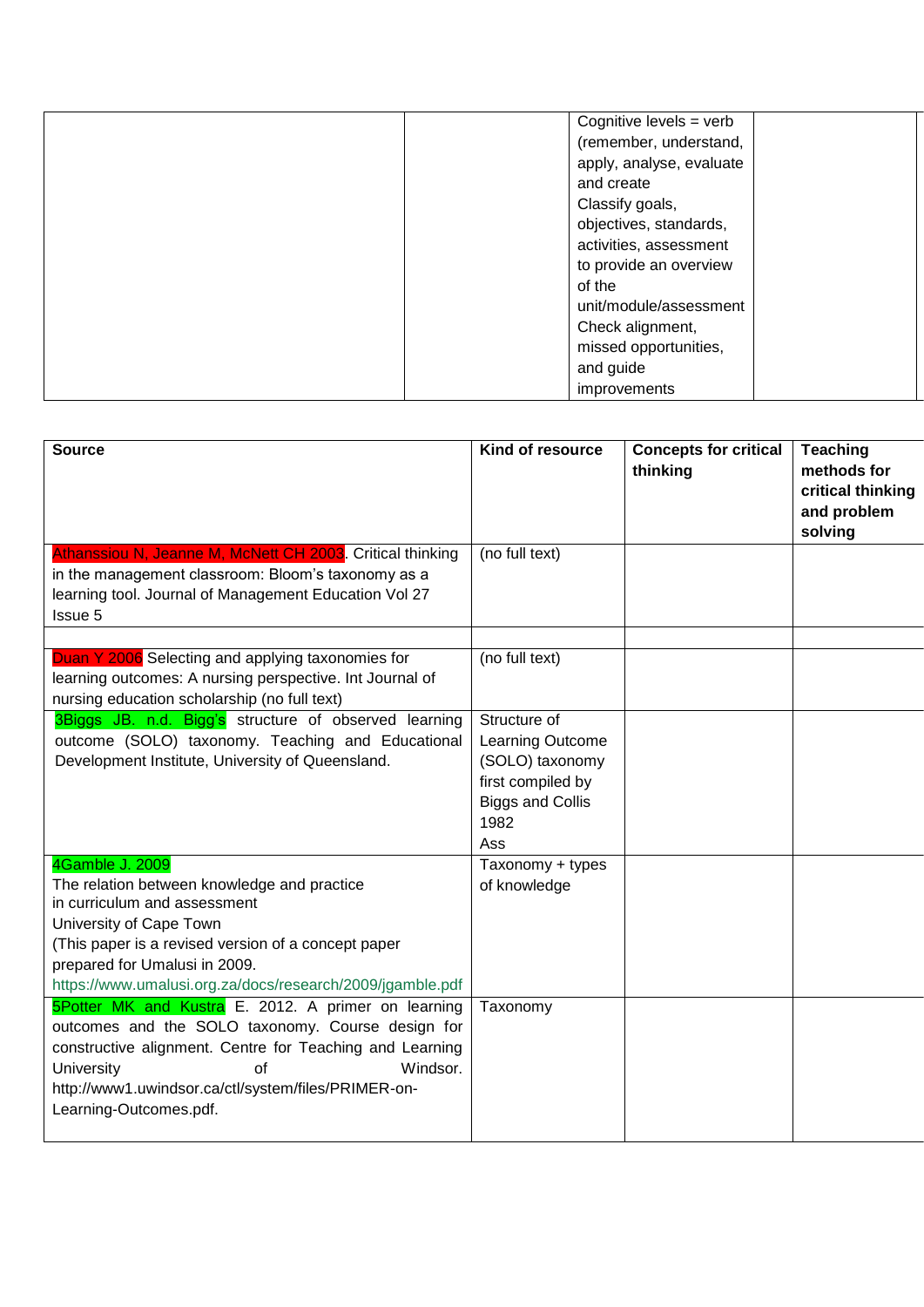| <b>Source</b>                                                                                                                                                                                                                                                                                                                   | Kind of resource  | <b>Concepts for critical</b><br>thinking                                                                                                                                                                                                             | <b>Teaching methods</b><br>for critical thinking<br>and problem<br>solving |
|---------------------------------------------------------------------------------------------------------------------------------------------------------------------------------------------------------------------------------------------------------------------------------------------------------------------------------|-------------------|------------------------------------------------------------------------------------------------------------------------------------------------------------------------------------------------------------------------------------------------------|----------------------------------------------------------------------------|
| Tracy Herrmann, MEd, RT(R) and Angie Arnold,<br>MEd, RT(R) Critical-Thinking and Problem-<br>Solving Strategies Chapter 4. Radiology Key<br>available from Radiology Key available from<br>https://radiologykey.com/critical-thinking-and-<br>problem-solving-strategies/                                                       | Chapter*          | Provides definition of<br>critical thinking<br>Reasons why needed in<br>radiography<br>4 step process for<br>critical thinking                                                                                                                       |                                                                            |
| Susan Gosnell 2010*<br>Teaching And Assessing Critical Thinking In<br>Radiologic Technology Students<br>D Ed dissertation University of Central Florida<br>(EXTENSIVELY USED)                                                                                                                                                   | D Ed dissertation | Definitions in general<br>and for health sciences<br>Most vital skill and<br>necessary to:<br>Improve patient care<br>outcomes, use for<br>reasoning, problem<br>solving, critical thinking<br>and clinical judgement<br>Provide related<br>concepts | Methods proposed                                                           |
| C. S_a dos Reis a, b, *, J.A. Pires-Jorge c, H.<br>York d, L. Flaction c, S. Johansen e, f, S. Maehle<br>Curricula, attributes and clinical experiences of<br>radiography programs in four European<br>educational institutions                                                                                                 | Not used          |                                                                                                                                                                                                                                                      |                                                                            |
| <b>JosephCastillo<sup>a</sup>Carmel</b><br>J.Caruana <sup>b</sup> DavidWainwright <sup>o</sup><br>The changing concept of competence and<br>categorisation of learning outcomes in Europe:<br>Implications for the design of higher education<br>radiography curricula at the European level<br>Author links open overlay panel | Not used          |                                                                                                                                                                                                                                                      |                                                                            |

| <b>Source</b>                                                                                                                                                                                               | Kind of resource                                                                                                                                           | <b>Concepts for critical</b><br>thinking                                                                                                                                                                                                  | <b>Teaching methods</b><br>for critical thinking<br>and problem<br>solving |
|-------------------------------------------------------------------------------------------------------------------------------------------------------------------------------------------------------------|------------------------------------------------------------------------------------------------------------------------------------------------------------|-------------------------------------------------------------------------------------------------------------------------------------------------------------------------------------------------------------------------------------------|----------------------------------------------------------------------------|
| Duron R, Limbach B, Waugh, W. 2006.<br>Thinking Framework For Any<br>Critical<br>Discipline. International Journal of Teaching<br>and Learning in Higher Education. Vol 17,<br>No 2, 160 to 166. www.ijtlhe | <b>Blooms Critical</b><br>thinking $=$ analyse,<br>evaluate information<br>and creates<br>Description aligns<br>critical thinking with<br>the action verbs | Critical thinking<br>framework $-5$ step<br>framework for critical<br>thinking + Definition<br>Steps:<br>Identify<br>1.<br>outcomes<br>Teach through<br>2.<br>questioning<br>3. Practice $-$<br>promote and<br>utilise active<br>learning | Active teaching<br>essential                                               |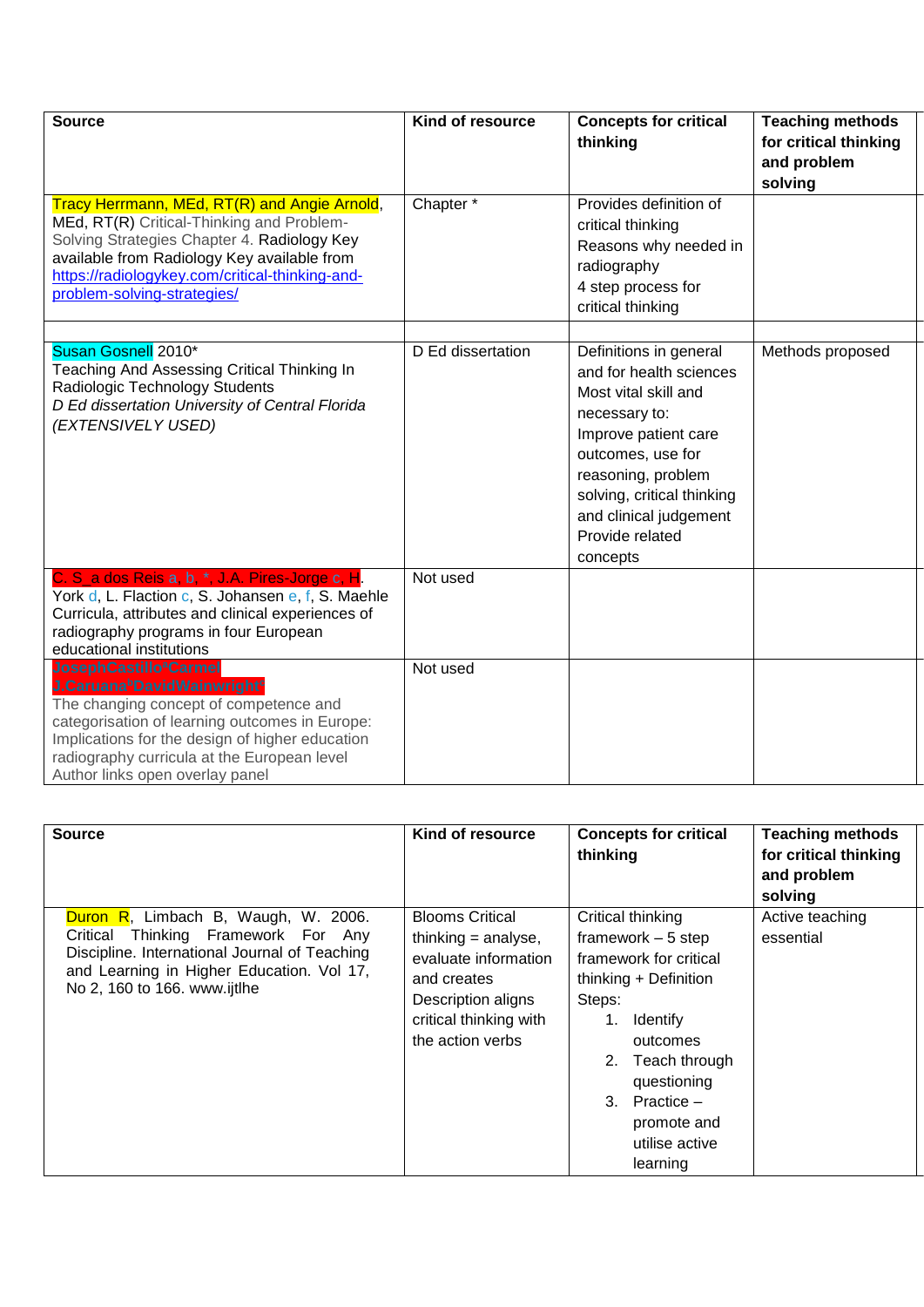| Review, refine<br>4.                                            |
|-----------------------------------------------------------------|
| and improve                                                     |
| 5. Feedback and                                                 |
| assessment of                                                   |
| learning                                                        |
| 6.                                                              |
| 7.<br>Challenges $=$                                            |
| class size +                                                    |
| time frames                                                     |
| Definitions:                                                    |
|                                                                 |
|                                                                 |
|                                                                 |
|                                                                 |
|                                                                 |
| Norris 1985<br>Elder and Paul 1994<br>Harris and Hodges<br>1995 |

| <b>Source</b>                                                                                                                                                                                                                                    | Kind of resource                                                                                                                                                                                                                                | <b>Concepts for critical</b><br>thinking                                                                                                                                                                                                                                                                                                                                                                                                                                                                                                                                                                                                          | <b>Teaching methods</b><br>for critical thinking<br>and problem<br>solving |
|--------------------------------------------------------------------------------------------------------------------------------------------------------------------------------------------------------------------------------------------------|-------------------------------------------------------------------------------------------------------------------------------------------------------------------------------------------------------------------------------------------------|---------------------------------------------------------------------------------------------------------------------------------------------------------------------------------------------------------------------------------------------------------------------------------------------------------------------------------------------------------------------------------------------------------------------------------------------------------------------------------------------------------------------------------------------------------------------------------------------------------------------------------------------------|----------------------------------------------------------------------------|
| 6Imrie BW. 1995 Assessment for Learning:<br>quality and taxonomies,<br>Assessment & Evaluation in Higher Education,<br>20:2, 175-189, DOI:<br>10.1080/02602939508565719<br>To link to this article:<br>https://doi.org/10.1080/02602939508565719 | Article<br>Different taxonomies<br>introduced for the<br>domains: cognitive<br>(Bloom),<br>psychomotor<br>(Simson 1966),<br>affective (Krahtwohl<br>1964)<br>Problem solving<br>made up of analyse,<br>evaluate and create<br>$=$ deep learning | Critical thinking and<br>problem solving - use<br>principles, skills,<br>creativity to solve use<br>non-routine methods<br>Cognitive - analyse,<br>etc.<br>Psychomotor-<br>performance of skills<br>Affective: respond,<br>organise, conceptualise<br>Example of aligning<br>knowledge and skill in<br>a table with action verb<br>and a table showing tier<br>1 and tier 2 in the<br>RECAP model by Imrie<br>1984-Tier 2 - analyse,<br>evaluate, create<br>Crooks 1988b has three<br>categories - Recall,<br>comprehension, critical<br>thinking and problem<br>solving (p179)<br>SOLO taxonomy - NB<br>table p 183 and p 185<br>(SOLO taxonomy) |                                                                            |

| <b>Source</b> | Kind of resource | <b>Concepts for critical</b> | <b>Teaching methods</b> |  |
|---------------|------------------|------------------------------|-------------------------|--|
|               |                  | thinking                     | for critical thinking   |  |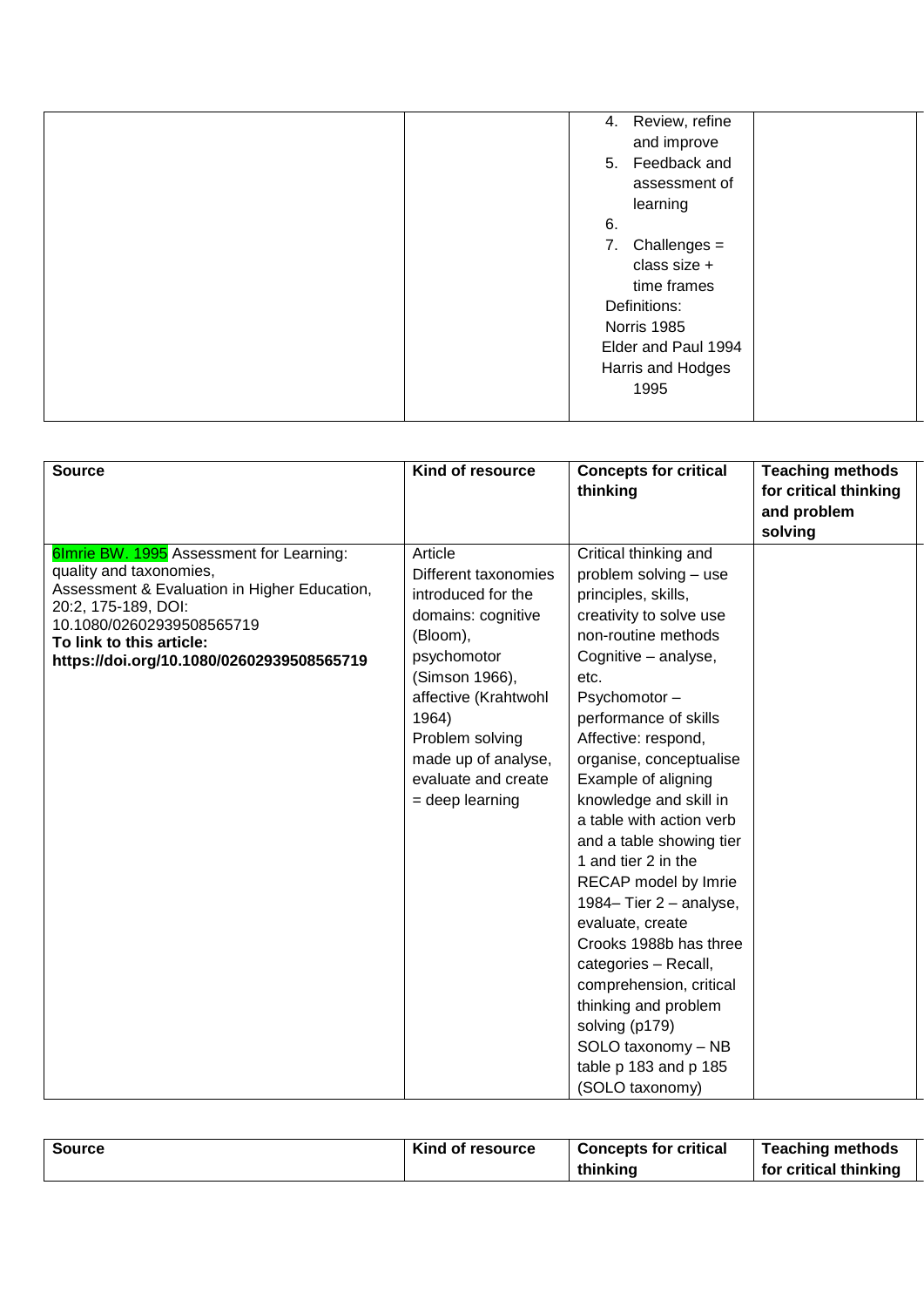|                                                                                                                      |         |                                                                                                                                                                                                                                                                                                                                             | and problem |
|----------------------------------------------------------------------------------------------------------------------|---------|---------------------------------------------------------------------------------------------------------------------------------------------------------------------------------------------------------------------------------------------------------------------------------------------------------------------------------------------|-------------|
|                                                                                                                      |         |                                                                                                                                                                                                                                                                                                                                             | solving     |
| <b>Ennis RH 1985.</b> A logical basis for measuring<br>critical thinking skills Educational Leadership p 44<br>to 48 | Article | Define critical thinking<br>'Critical thinking is<br>reflective and<br>reasonable thinking that<br>is focused on deciding<br>what to believe or do'<br>$p45$ = practical activity -<br>you decide what to do<br>therefore has<br>disposition and skill<br>(ability) needed<br>Helpful scheme to<br>illustrate the deciding<br>process (p47) |             |
| Ennis RH 2009 (or 1985?) Critical thinking<br>assessment. Theory into practice vol 32 issue 3                        | Article | Define critical thinking =<br>decide what to do,<br>decide what to believe<br>to do<br>Disposition = open<br>minded, pay attention to<br>situation, seek reasons<br>Critical thinking - seek<br>clarity, inference,<br>decision making (<br>critical thinking),<br>problem solving                                                          |             |

| <b>Source</b>                                                                                                                                                                                                                   | Kind of resource                      | <b>Concepts for critical</b><br>thinking                                                                                                                                                          | <b>Teaching methods</b><br>for critical thinking<br>and problem<br>solving |
|---------------------------------------------------------------------------------------------------------------------------------------------------------------------------------------------------------------------------------|---------------------------------------|---------------------------------------------------------------------------------------------------------------------------------------------------------------------------------------------------|----------------------------------------------------------------------------|
| R. Higgins*, P. Hogg b, L. Robinson<br>Constructive alignment of a research-informed<br>teaching activity within an undergraduate<br>diagnostic radiography curriculum: A reflection                                            |                                       |                                                                                                                                                                                                   |                                                                            |
| Sternberg, Robert J. n.a. Critical Thinking: Its<br>Mature, Measurement, and Improvement.<br>National Inst. of Education (ED), Washington,<br>DC.PUB DATE [86]NOTE37p.PUB TYPE<br>Viewpoints (120)-- Information Analyses (070) | Article ? chapter                     | Definition (page 3)<br>Critical thinking<br>comprises the mental<br>processes, strategies,<br>and representations<br>people use to solve<br>problems, make<br>decisions and learn new<br>concepts |                                                                            |
| <b>Nancy E. Adams, MLIS</b><br>Bloom's taxonomy of cognitive learning objectives                                                                                                                                                | Article describe<br>Blooms in general |                                                                                                                                                                                                   |                                                                            |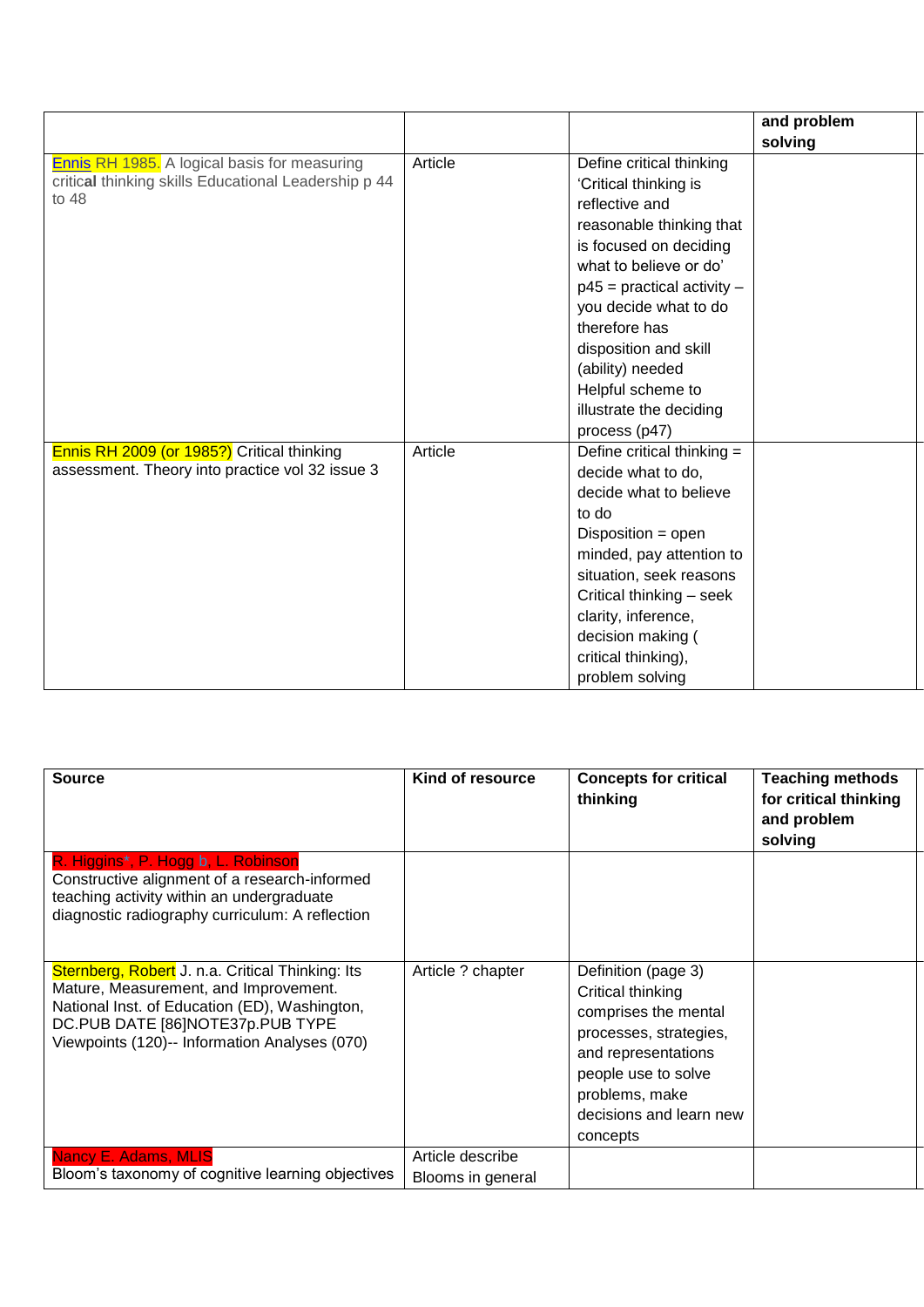| See end of article for author's affiliation. DOI:<br>http://dx.doi.org/10.3163/1536-5050.103.3.010                                                             | Not used                                                                                           |  |
|----------------------------------------------------------------------------------------------------------------------------------------------------------------|----------------------------------------------------------------------------------------------------|--|
| Pieterse, T., Lawrence, H. & Friedrich-Nel, H.<br>2016. Critical thinking ability of 3rd year<br>radiography students. Health SA Gesondheid<br>21(1):381-390.* | Components of<br>critical thinking:<br>Analyse<br>Problem solving<br>Justify<br>Evaluate<br>create |  |

| <b>Source</b>                                                                                                                                                   | Kind of resource                                                                                                                                                                                                                                                                                                                                                                                                                                        | <b>Concepts for critical</b><br>thinking | <b>Teaching methods</b><br>for critical thinking<br>and problem<br>solving |
|-----------------------------------------------------------------------------------------------------------------------------------------------------------------|---------------------------------------------------------------------------------------------------------------------------------------------------------------------------------------------------------------------------------------------------------------------------------------------------------------------------------------------------------------------------------------------------------------------------------------------------------|------------------------------------------|----------------------------------------------------------------------------|
| 7Amer A 2006. Reflections of Bloom's revised<br>taxonomy Electronic Journal of research in<br>Educational Psychology. No 8, Vol 4 (1) p 213 to<br>230 (Art_8_94 | History of Bloom's<br>taxonomy,<br>weaknesses,<br>reasons for the<br>$revision =$<br>approaches to create<br>student centred<br>approach e.g.<br>constructivism,<br>metacognition<br>(added), self-<br>regulated learning<br>Self-awareness, self-<br>monitoring, self-<br>evaluation are<br>crucial,<br>metacognition central<br>to SRL<br>2 dimensions of<br>Bloom analysed.<br>More complex<br>cognitive processes<br>- analyse, evaluate,<br>create |                                          | Application of the<br>revised taxonomy -<br>analyse teaching               |
| <b>8Armstrong P</b><br>Blooms taxonomy for teaching, learning and<br>assessment                                                                                 | Article<br>Lorin Anderson -<br>added relevance for<br>21 <sup>st</sup> century student                                                                                                                                                                                                                                                                                                                                                                  | Link to article = $Bloom's$<br>taxonomy  |                                                                            |

| <b>Source</b> | Kind of resource | <b>Concepts for critical</b> | <b>Teaching methods</b> |
|---------------|------------------|------------------------------|-------------------------|
|               |                  | thinking                     | for critical thinking   |